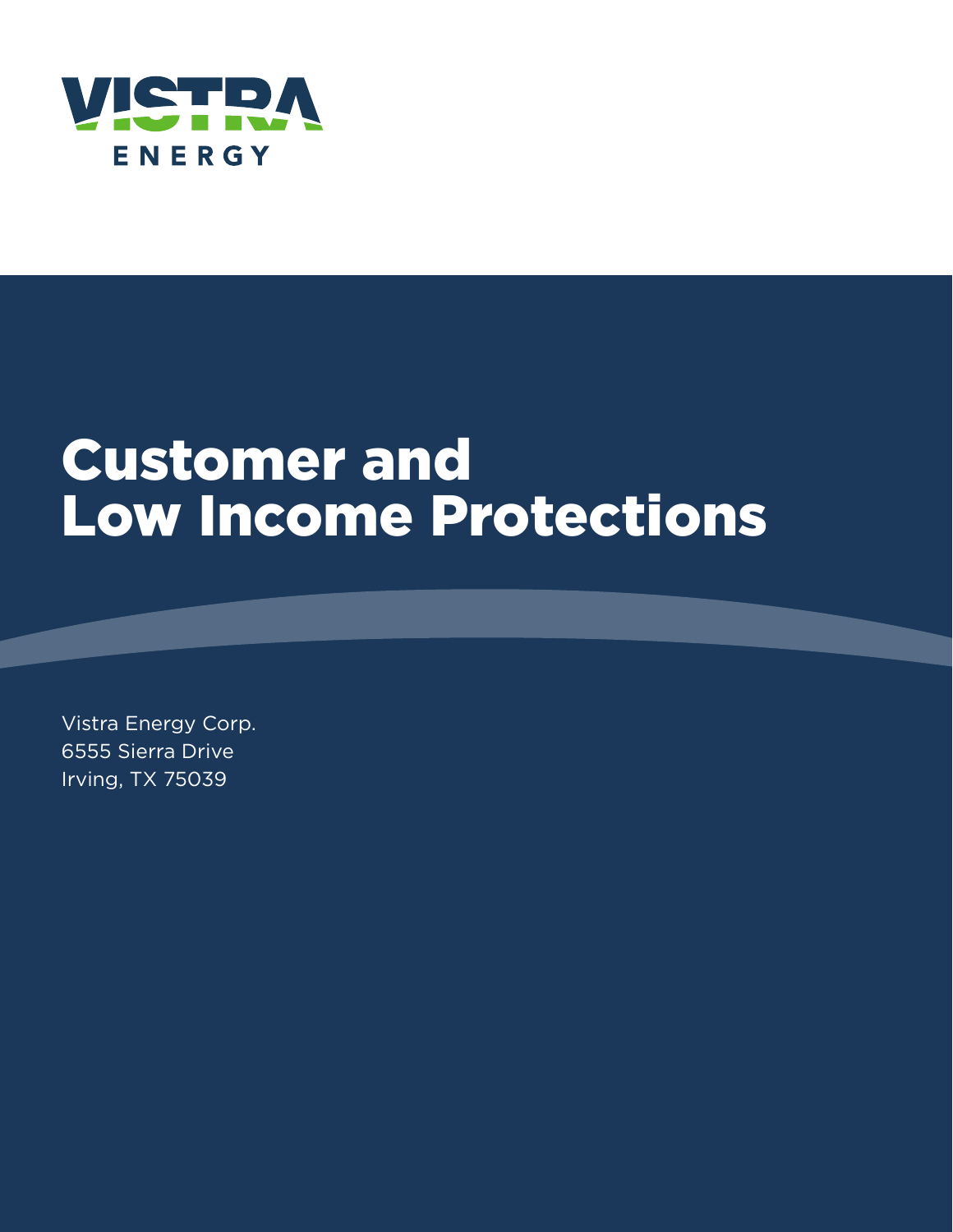# CUSTOMER AND LOW INCOME PROTECTIONS

### Statement of Preferred Public Policy

Vistra Energy believes in the power of competition to spark innovation and unleash customer benefits and value. As such, we believe that markets should be allowed to function freely with minimal oversight and regulated only to the extent needed to ensure a fair and equitable treatment of market participants and customers.

#### Customer Protections

Competitive markets naturally force competitors to focus on the customer. Those companies who are unable to provide value to their customers or treat their customers like commodities instead of valued partners are appropriately forced out of the market through market dynamics. Even so, there are unfortunately always companies that behave unethically or illegally to the detriment of the market and consumers. Vistra Energy believes that customers should be protected against bad actors in the market. Customer protection regulations should provide relief to customers who have been negatively impacted by these bad actors and work to prevent bad actors from entering or remaining in the market. Customer protections should be structured in such a way that does not inhibit innovation, prevent fair business practices or punish good actors operating in good faith.

#### A Market Leader in Low-Income and Vulnerable Group Protections

Whether it's keeping customers cool from the heat of summer, warm in the depths of winter, or powering critical home medical equipment, electricity can be a life-preserving necessity rather than just a modern convenience. Vistra Energy understands that certain groups of customers may require greater assistance and/ or protections than other groups. Among these are low-income, elderly, and medical critical care customers. Our company works with numerous federal, state, and local officials and advocacy groups to spread awareness about energy assistance and energy efficiency programs. Through our support of public and private programs to assist these at-risk customers with their electric needs we help ensure they have the electricity they need to prevent life-threatening conditions.

For example, in Texas, our retail brand implemented summer customer protections that went beyond what was required by law. In four consecutive years (2007-2010), TXU Energy implemented a voluntary moratorium on disconnects for customers designated as low-income, ill or disabled, or who were at least 62 years of age, as well as providing more flexible deferred payment plans for these customers. The company was publicly recognized for our summer protections by key community leaders, PUC Commissioners and state legislators, among others. Starting in the

continued >>

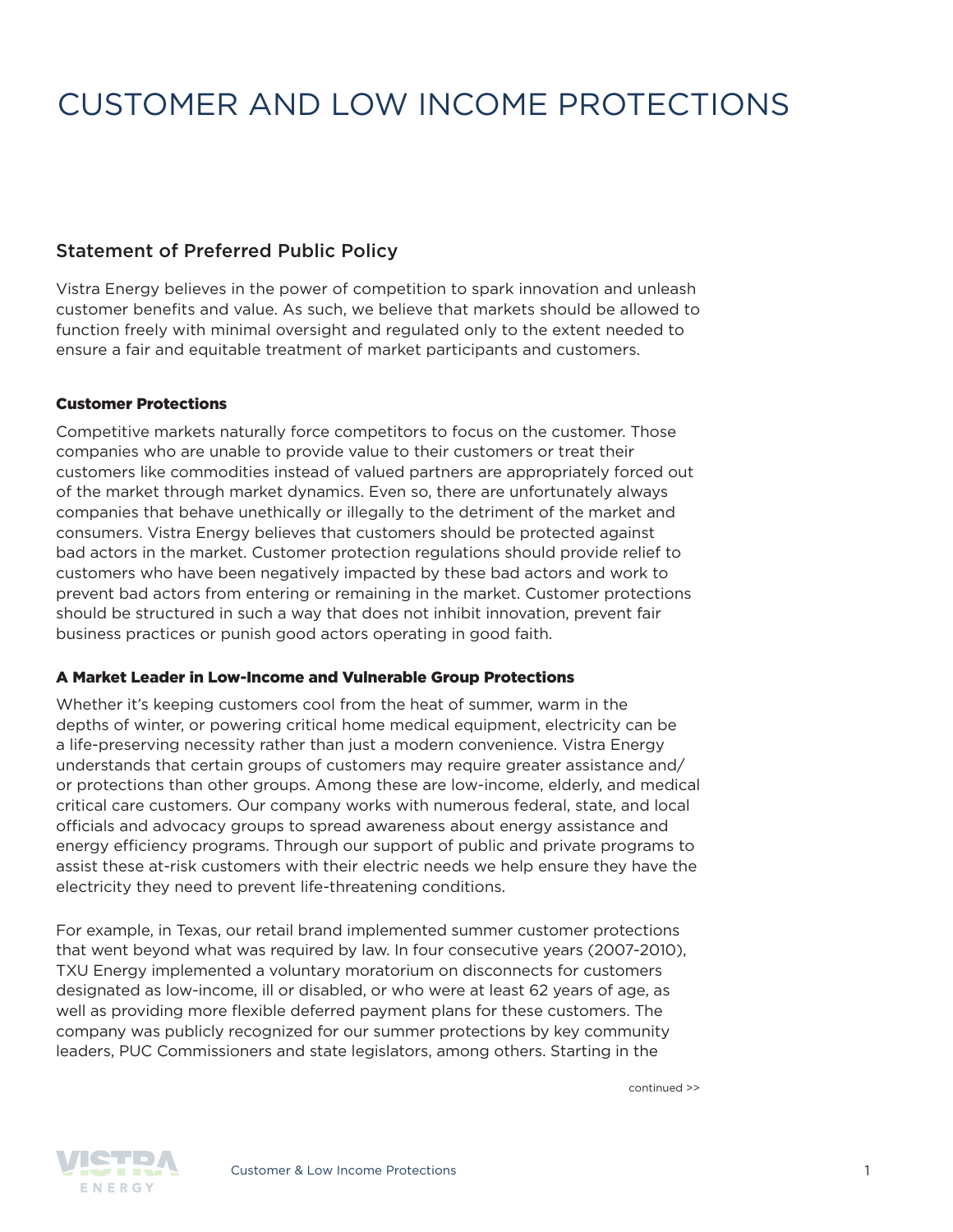# CUSTOMER AND LOW INCOME PROTECTIONS

summer of 2011, the Texas PUC implemented a rule which was very similar to TXU Energy's voluntary program. The rule mandated that all Texas retail electric providers implement a moratorium on summer disconnections to help the most vulnerable during the hot Texas summer.

Additionally, for over 35 years, customers of our TXU Energy brand in Texas have been able to take advantage of one-time bill payment assistance through our TXU Energy AidSM program, which is one of the largest privately funded electric bill payment assistance programs in the U.S. This assistance is in addition to any aid customers can receive through state, federal and other programs. Customer assistance such as this, paired with appropriate customer protections, helps to ensure that customers never have to choose between affording their electricity and avoiding life-threatening conditions.

### Fisher, Sheehan & Colton Affordability Gap Studies

In an effort to quantify the gap between "affordable" home energy bills' and "actual" home energy bills, Fisher, Sheehan & Colton (FSC) (a firm specializing in poverty law and economics) developed a model that estimates the "home energy affordability gap" on a county-by-county basis for the entire country. Introduced in April 2003 (using 2002 energy prices), the initial FSC Home Energy Affordability Gap analysis found that the annual "affordability gap" reached roughly \$18.2 billion and that federal fuel assistance provided through the Low-Income Home Energy Assistance Program (LIHEAP) covered just a fraction of that gap. Updates of the Home Energy Affordability Gap have been published annually.

The 2017 Home Energy Affordability Gap, published in April 2018, continues the 2nd Series of FSC's annual Affordability Gap analysis begun in 2012<sup>2</sup>. The following matrix provides FSC's findings from their 2018 analysis (using 2017 data).

continued >>